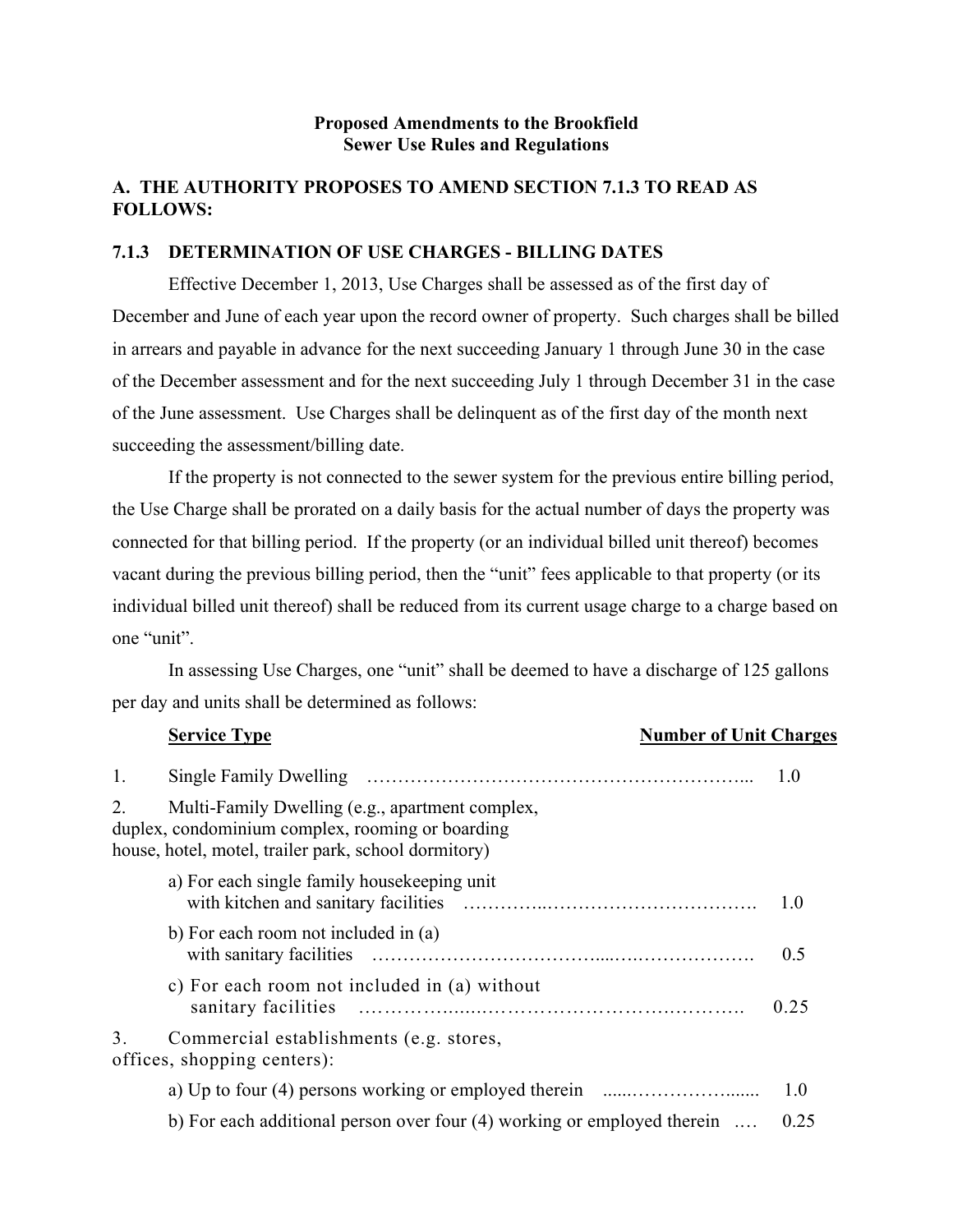|     | c) For each office with separate sanitary facilities (to be<br>separately considered from office under 3a and 3 b above)                                           | 1.0        |
|-----|--------------------------------------------------------------------------------------------------------------------------------------------------------------------|------------|
|     | d) For each store with public sanitary facilities (to be<br>considered in addition to 3a and 3b above):                                                            |            |
|     |                                                                                                                                                                    | 1.0        |
|     |                                                                                                                                                                    | 0.5        |
|     |                                                                                                                                                                    | 0.25       |
|     | e) For each store or supermarket with fixtures for meat or fish<br>preparation (to be considered in addition to 3a and 3b above)                                   | 1.25       |
| 4.  |                                                                                                                                                                    | 1.0        |
| 5.  | Schools (See Note B)                                                                                                                                               |            |
|     |                                                                                                                                                                    | 3.5        |
|     |                                                                                                                                                                    | 1.5        |
|     | c) Additional for cafeterias with kitchen facilities                                                                                                               | 1.5        |
| 6.  | Churches, public buildings (other than schools),                                                                                                                   | 1.0        |
| 7.  | Service station and/or garage (without automatic or                                                                                                                | 2.0        |
| 8.  |                                                                                                                                                                    | 1.5        |
| 9.  | Restaurants, luncheonettes, diners, catering<br>establishments and social or commercial dining<br>facilities (without separate bar) per 10 seats                   |            |
|     |                                                                                                                                                                    | 2.0        |
|     |                                                                                                                                                                    | 1.5        |
| 10. | Laundromats, per 3 clothes washing machines (See Note D)                                                                                                           | 1.5        |
| 11. |                                                                                                                                                                    | 5.5        |
| 12. |                                                                                                                                                                    | 3.0        |
| 13. |                                                                                                                                                                    | 3.0        |
| 14. | Industrial Establishments                                                                                                                                          |            |
|     |                                                                                                                                                                    | 1.0        |
|     | b) Additional for each person over four working or employed                                                                                                        | 0.25       |
|     | c) Additional for domestically equivalent process<br>wastes per 100,000 gallons annually or part thereof,<br>discharged to public sanitary sewers (See Note D & E) | 0.25       |
|     |                                                                                                                                                                    | See Note F |
|     |                                                                                                                                                                    |            |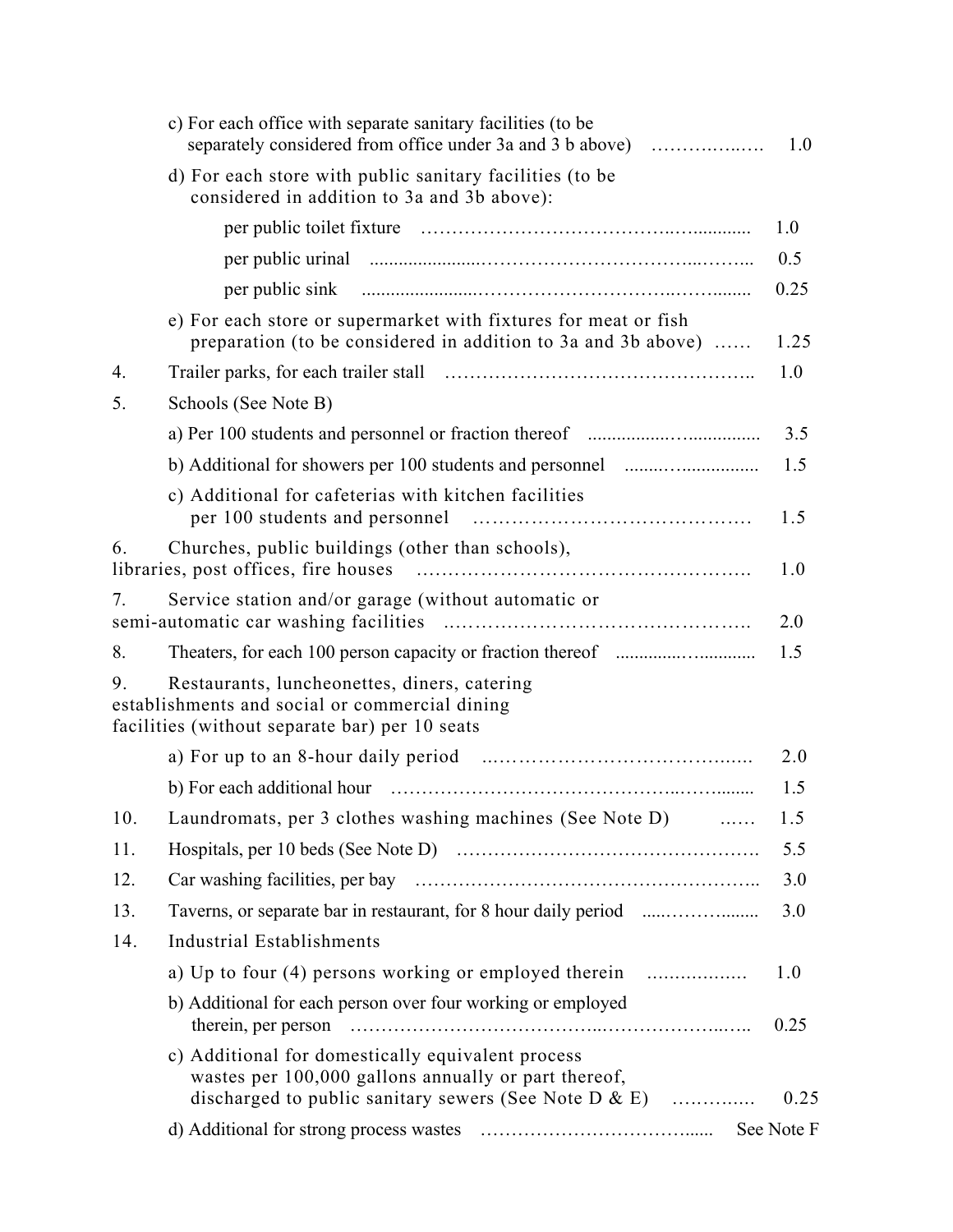| 15. | Physical fitness or sports training facilities, gyms and clubs:                                             |      |
|-----|-------------------------------------------------------------------------------------------------------------|------|
|     | a) Up to four (4) persons working or employed therein (See Note A)                                          | 1.0  |
|     | b) For each additional person over four $(4)$ working or employed therein $\dots$                           | 0.25 |
|     | c) Per 100 patrons (daily average) or fraction thereof (See Note I)                                         | 3.5  |
|     | d) Additional for showers per 100 patrons (daily average) or fraction thereof                               | 1.5  |
|     | e) Addition per 3 clothes washing machines or fraction thereof<br>$\ldots \ldots \ldots 1.5$                |      |
|     | f) Additional for cafeterias with kitchen facilities per 100 patrons<br>(daily average) or fraction thereof | 1.5  |
|     |                                                                                                             | 1.0  |

# NOTES AND SPECIAL CHARGES

| A. | Employees working 20 hours or less per week shall be counted as one-half |
|----|--------------------------------------------------------------------------|
|    | person for purposes of determining the number of unit charges.           |

- B. The number of unit charges computed for schools shall be multiplied by 0.50 for schools operating 15 hours or less per week.
- C. If water conservation devices are installed by a commercial user, and their effectiveness is demonstrated to the satisfaction of the Authority, a reduction in charges up to 20% may be granted.
- D. Charges will be separately established for users expected to have an average daily discharge of 25,000 gallons or more per day ("major sewer users"). Any commercial or industrial use having an average daily discharge of 25,000 gallons or more per day may be charged on the basis of one unit per 100,000 gallons discharged annually (or part thereof). Meter facilities for such users shall be installed at the expense of the Owner.
- E. "Domestically equivalent process waste" is one that possesses the following characteristics: 1) BOD of 250 mg/l, or less, and suspended solid concentrations of 250 mg/1 or less; and 2) otherwise meets the general standards described in Section 6.0 and Section 6.1 of these Regulations.
- F. "Strong process waste" is any waste that is not "domestically equivalent process waste" as defined in "E" above. Charges for such waste, if accepted by the Authority, will be established on the characteristics, quality and concentration of such wastes compared with that of "domestically equivalent process wastes".
- G. Charges will be separately established by the Authority for uses or types of uses not listed above. The Authority shall separately establish the number of unit charges applicable to such use.
- H. Charges will be separately established by the Authority for users that create special expense to the Authority.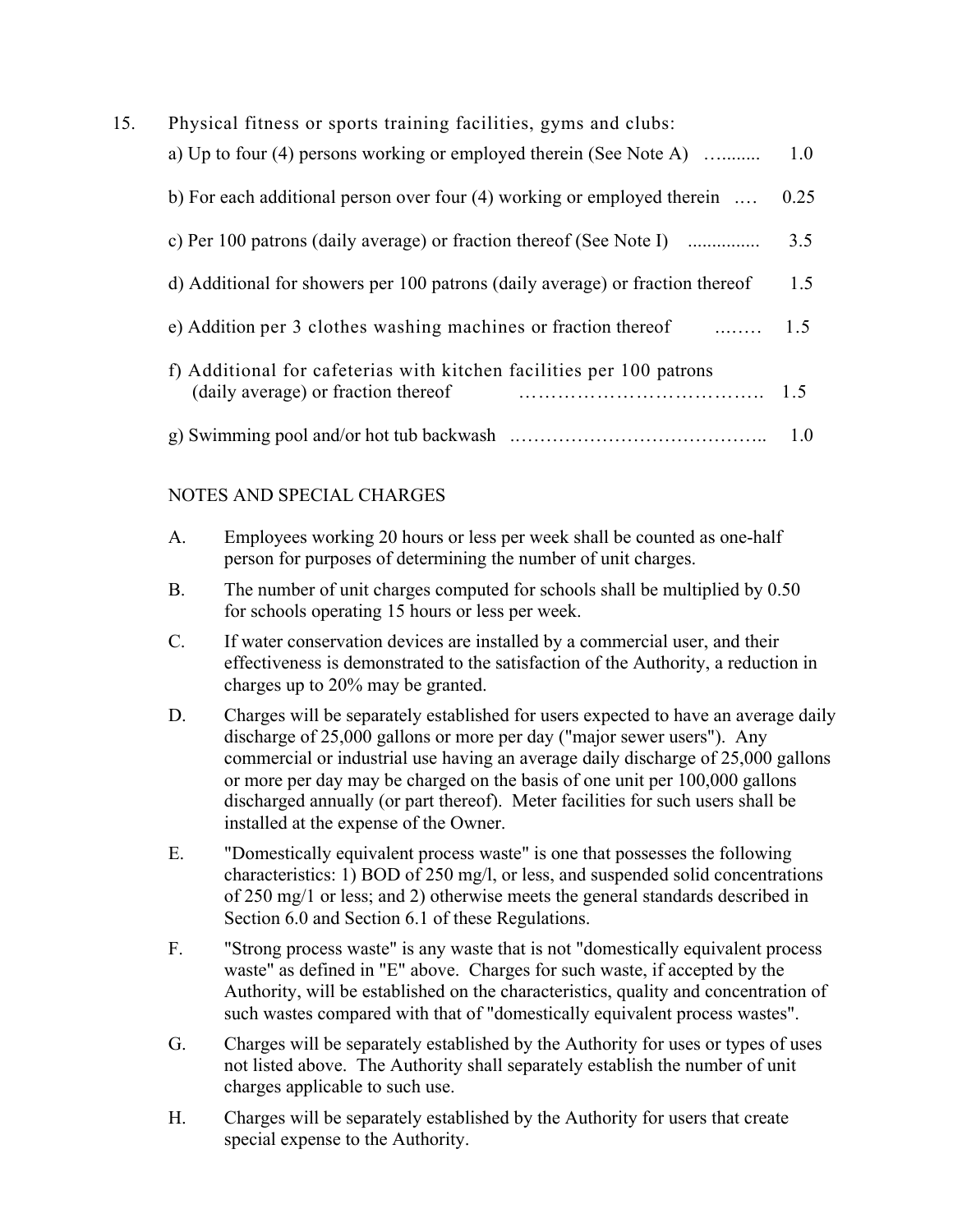I. To determine the daily average number of patrons in the absence of specific information, it shall be assumed that each patron uses the facility an average of biweekly, or one-half times per week. Thus if there are 550 registered patrons but only 200 active patrons, the daily average is calculated  $550 \div 2 = 275 \div 7 = 39.2$ .

## **B. THE AUTHORITY PROPOSES TO AMEND SECTION 7.3.1 TO READ AS FOLLOWS:**

# **7.3 CAPITAL COST RECOVERY CONNECTION CHARGES**

### **7.3.1 APPLICABILITY**.

A two percent (2%) Capital Cost Recovery Connection Charge (2% Connection Charge) heretofore established by the Authority shall be applied in each sewer district following the expiration of that district's benefit assessment installment payment plan program. Such Capital Cost Recovery Connection Charge is currently applicable to properties located in the White Turkey/Candlewood Lake Road Sewer Area and the Southwest Sewer Area, including Commerce Road. The 2% Connection Charge will be applicable to the Federal Road Sewer Area on December 1, 2020, the Center School Sewer Area on December 1, 2022 and to the Three Condominium Sewer Area on December 1, 2028<sup>1</sup>. These dates are subject to change should the expiration of the Benefit Assessment installment payment plan program change for a Sewer Area. Additional Sewer Areas, added to the Brookfield system, from time to time, may also be subject to a 2% Capital Cost recovery Connection Charge at the expiration of that Sewer Area's Benefit Assessment installment payment plan program.

Such Connection Charge shall equal two percent (2%) of the connecting property's assessed value on the most recently completed Grand List of the Town of Brookfield. In accordance with the Authority's customary practice applicable to supplemental Benefit Assessments, such Connection Charge shall be reduced to reflect any Benefit Assessment or Connection Charge previously levied and paid with respect to such property in accordance with the following procedure:

1) Split out and determine the land value and the building and improvement value from the Grand List assessment applicable to the original Benefit Assessment and any subsequent supplemental Benefit Assessments.

2) Split out and determine the land value and the building value from the current Grand List Assessment.

<sup>&</sup>lt;sup>1</sup> This will be December 1, 2030 if the changes to the payment plan currently under consideration are adopted.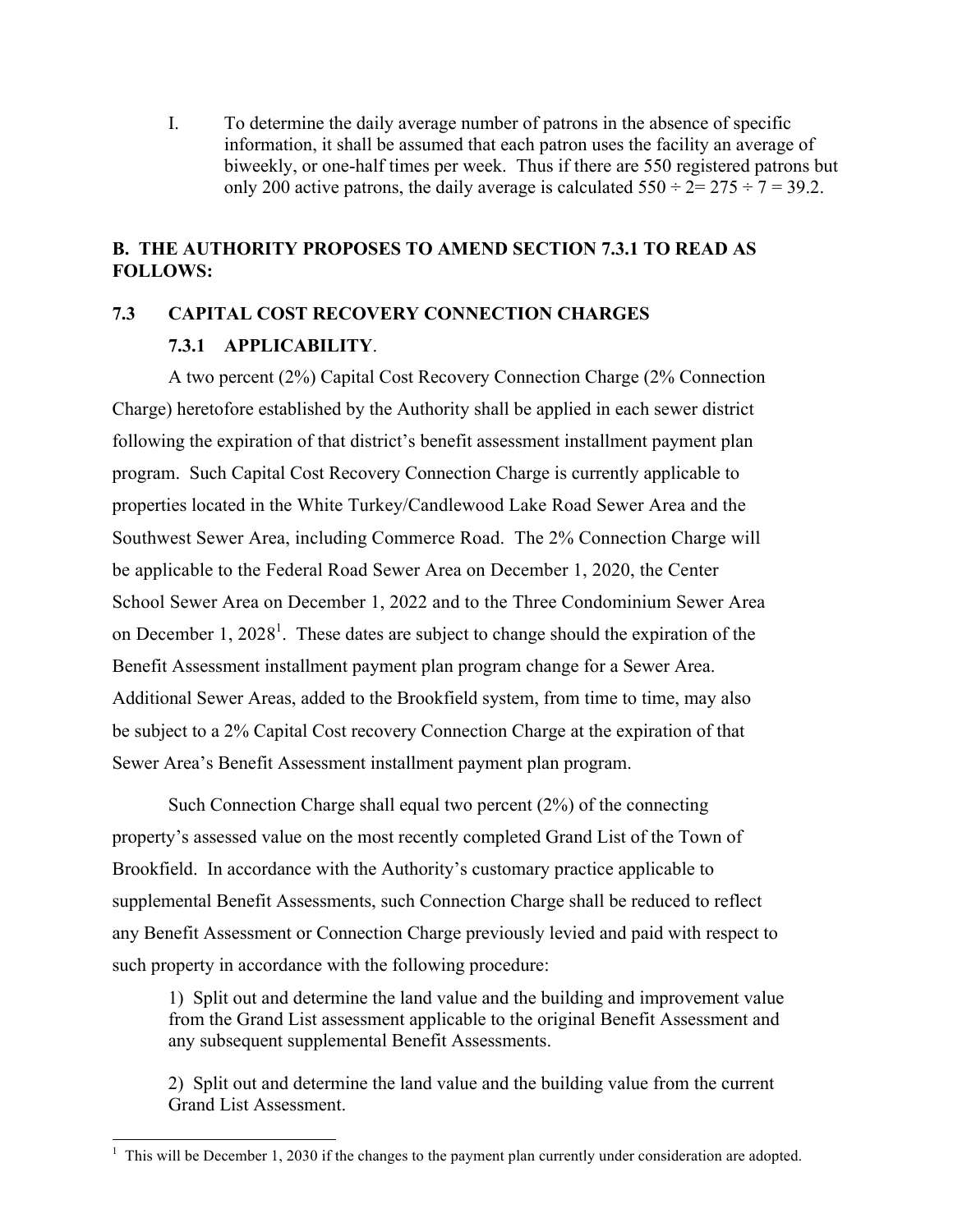3) Remove the land from the current Grand List Assessment valuation.

4) Subtract the original building valuation for assessment purposes from the current building valuation. Items such as parking lots, light poles/fixtures, site drainage, unoccupied storage buildings should be excluded, but attached appurtenances to occupied buildings should be included. Assessment penalties should be excluded.

5) Assess the Connection Charge at 2% of the resulting amount.

6) In the case of a new building being added to the property, the Connection Charge is applied to the value of the new building only, since the property owner has already paid a Benefit Assessment for the land and the existing building(s).

The Authority's intent is to collect the 2% Connection Charge on the value of the new building improvements, but not to collect for land and improvements for which an Assessment, supplemental Benefit Assessment or connection charge has previously been imposed and paid. As such, no new Connection Charge is collected on the value of the land as that was previously covered with the original assessment. And by netting out the original/supplemental building/improvement value from the current building/improvement value, the property owner is not paying twice for that portion of the new improvements covered by the original Benefit **Assessment** 

The Authority may determine, fix and charge such other capital cost recovery connection charges from time to time as it deems appropriate.

# **C. THE AUTHORITY PROPOSES TO ADD A NEW SECTION 7.3.2 TO READ AS FOLLOWS:**

### **7.3.2 DEFERRED PAYMENT OF CAPITAL COST RECOVERY CONNECTION CHARGE IN EXCESS OF FIFTEEN THOUSAND DOLLARS (\$15,000.00)**

Any property owner who shall be required to pay a 2% Capital Cost Recovery Connection Charge ("Connection Charge") in excess of Fifteen Thousand Dollars (\$15,000.00) may, at the option of such property owner, elect to pay the capital cost recovery connection charge together with interest on the unpaid principal amount at the rate of 4.0% per annum, in accordance with the following installment plan. The first installment shall be in the amount of Ten Thousand Dollars (\$10,000.00) and shall be payable at the time that the Capital Cost Recovery Connection Charge is assessed. The balance of the Connection Charge shall be paid in four (4) equal annual installments of principal, together with accrued interest, commencing on